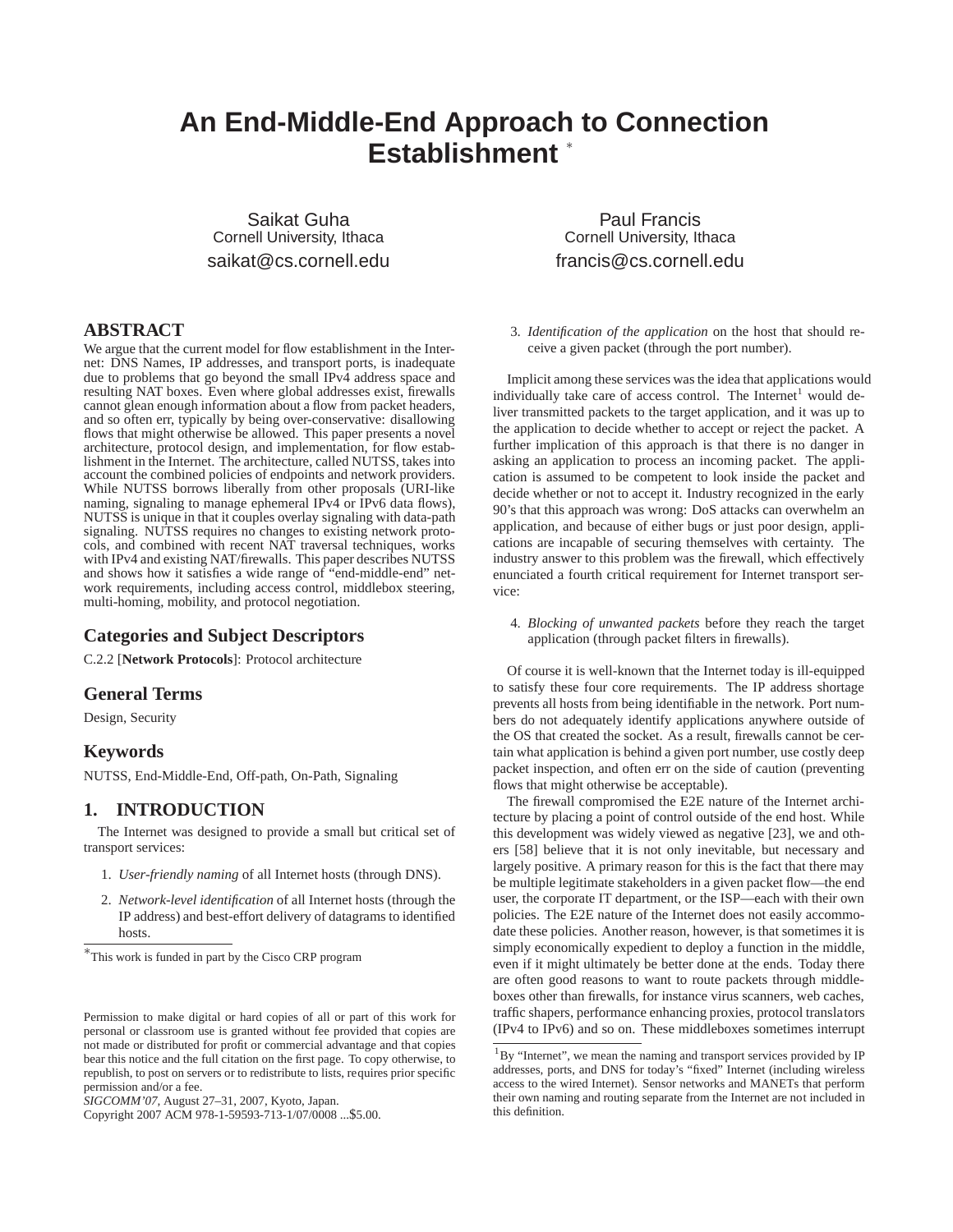E2E semantics. The legitimate rise of middleboxes leads to another requirement:

5. *Explicit negotiation of middlebox usage* between the endpoints and networks in the middle, including the ability to steer packets through middleboxes not otherwise on the datapath between source and destination.

We refer to this set of five requirements as the *End-Middle-End* (EME) naming and addressing problem. Together they constitute what we consider to be the absolute minimum set of requirements that the modern Internet should satisfy. Put another way, a new standard sockets interface, and the networking infrastructure that supports it, should at a minimum satisfy the above requirements.

This paper presents an architecture and protocol, called NUTSS, that satisfies these core EME naming and addressing requirements. Specifically, NUTSS names endpoint applications with user-friendly names, and uses signaling protocols to dynamically and securely do late binding of named endpoints to ephemeral 5-tuple (addresses, ports, and protocol) transport flows. Unlike previous architectures [20, 58], transport flows in NUTSS are ephemeral and renegotiated using *both off-path* (an overlay off of the data-path) *and on-path* (on the IP data path) signaling protocols when required. This is in stark contrast to SIP [44] (off-path only) and RSVP [11] (on-path only), neither of which solves these core problems.

A simplified NUTSS connection establishment is described as follows. An initiating host transmits a signaling message containing source and destination name, and the name of an application. Using these names as the basis for routing, this message traverses *off-path* policy-aware boxes near both ends, where authentication is done and decisions are made to allow or disallow the connection. Once allowed, ephemeral addresses, ports, and firewall-traversal tokens are conveyed to both ends. Using the learned address as the basis for routing, this information is then used by an *on-path* signaling protocol to establish a data connection through firewalls. The firewall uses the secure tokens as capabilities to allow or disallow flows. It is these tokens that couple the off-path and on-path signaling phases. If the connection breaks, for instance because of mobility or firewall crashing, NUTSS can retry the on-path signaling using the addresses and tokens previously obtained, or failing that, fall back on off-path signaling using the names to re-establish the data flow.

NUTSS does more than satisfy the core EME requirements listed above. By using names as stable unique identifiers, and binding them late to 5-tuple flows as explored in much recent work [35, 49], NUTSS separates identification from network location, thus supporting network mobility and host and site multi-homing. Finally, NUTSS signaling allows endpoints and middleboxes to negotiate the protocol stack used in the data-path. This can be used not only to negotiate transport (UDP, TCP, SCTP, etc.) and security (IPsec, TLS, SSH, etc.), but different network layers as well (IPv6, IPNL [15], TRIAD [20], HIP [35], i3 [49], DoA [58], etc.). The ability to negotiate protocols as well as middleboxes creates a framework for managing multiple network layers created through virtual routers and switches, for instance as proposed for the GENI infrastructure [19]. Indeed, this very flexibility is exploited by NUTSS to provide itself with an incremental deployment path (Section 2.6).

Up to this point, we have asserted that NUTSS satisfies contemporary EME requirements without changes to existing network protocols. Indeed, we can make a stronger assertion: that *any* new network protocol benefits tremendously from a name-based signaling approach like NUTSS. This claim flies in the face of recent selfcertifying, identity-based architectures [35, 49, 57, 58, 28], which suggest not only that flat identities can serve as the basis of network or content identities, but in some cases go so far as to suggest that there is no need for a single global user-friendly name space [57, 28]. Rather, a wide range of ad hoc mechanisms, such as search engines and HTML links, can be used to "discover" identifiers.

Our difficulty with these architectures derives mainly from the fourth EME requirement—that unwanted packets must be blocked before they reach the application, ideally in the network. This requires, among other things, that access control policy (e.g. ACLs) be configured in middleboxes. Today firewall vendors strive to build devices that may be configured using user-friendly names ("BitTorrent", or "ftp"), and that can filter on aggregates such as DNS zones or IP prefixes [8]. Flat identifiers are neither userfriendly nor aggregatable, and therefore are not well-suited to serve as the basis for ACL configuration. This is an issue that the proponents of identity-based approaches have not addressed, in spite of the fact that they recognize middleboxes as being no longer harmful, and incorporate mechanisms to steer packets through them [49, 58, 28]. There must be a globally-understood user-friendly namespace that identifies endpoints (applications, services, users, etc.), as well as a way to bind those names to the addresses, ports, and identifiers of data packets (collectively referred to here as "addressing material").

A key issue, then, is how to bind names to the addressing material. Both TRIAD [20] and IPNL [15], which use DNS names as user-friendly host identifiers, bind those names to network addresses by carrying both names and addresses in data packets. These schemes literally treat names as addresses in the sense that network routers run routing algorithms on the names themselves, and bind these to numerical addresses primarily as an optimization for the address lookup function. Both name-routed and address-routed packets follow the data path (in other words, are routed on-path).

While neither TRIAD nor IPNL sought to solve the middlebox problem, one can imagine extending them to do so, for instance by extending their host names with user, application, and service names, and by authenticating those extended names. Even so, we find on-path approaches to be less attractive than off-path approaches that use overlays to do name-based routing. On-path approaches are both overly constraining and overly intrusive. They are constraining in that they force the name-based access control policy decision to be made on-path. They are intrusive in that they force all routers to participate in a name-based routing algorithm that, in the case of TRIAD, may scale poorly, or in the case of IPNL, requires a DNS lookup at packet forwarding time.

An overlay approach to name-based routing, by contrast, allows the access control policy decision to be made anywhere in the Internet. In particular, it allows access control to be widely replicated and therefore more resilient to flash crowds or DoS attacks [40]. DNS, of course, is a name-based routing overlay, and certainly much of its success may be attributed to the fact that it is decoupled from on-path routing and is therefore easier to deploy. The problem with DNS in the EME context is that it is not at all designed to do access control. DNS is not aware of who is making a DNS query, and is typically not aware of the purpose of the query (i.e. which application the query is for). Indeed, current use of dynamic DNS [55] reveals private location information about mobile users, making it possible for instance to follow their travel itineraries [22]. Merely confirming the existence of a valid name to an unauthorized user can be considered a breach of privacy defined as contextual integrity [37].

Another widely deployed name-based routing overlay is SIP [44], which is used for media (voice or video) flow establishment. For the purposes of EME requirements, SIP is at least better than DNS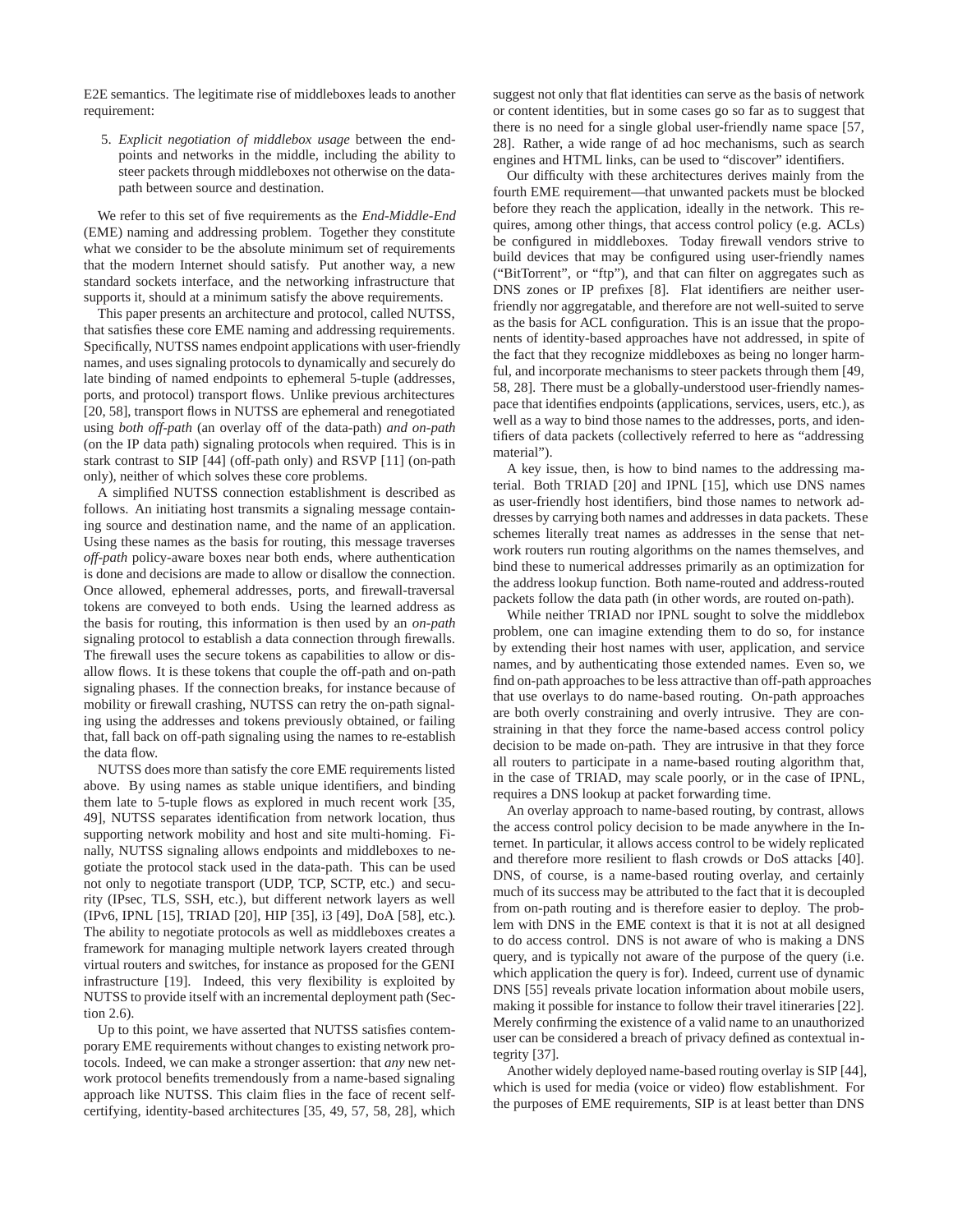in that it carries the identity of both endpoints and allows them to be authenticated. Furthermore, SIP enables a powerful set of features including mobility, rich naming of users and endpoints, discovery, the ability to negotiate different protocols, independence from underlying transport, and the creation of infrastructure to support it all. Nevertheless, SIP itself is not designed to couple the off-path access control policy decision with on-path access control enforcement. Industry has tried to address this shortcoming in two ways. One is to implement SIP in the firewall itself [9]. This approach does not work in all cases, because the name-routed signaling path may differ from the address-routed data path. For instance, consider a dual-homed site with combined firewall/SIP servers F1 and  $F2$ . The signaling path may traverse  $F1$ , which authorizes the flow and allows access for the associated addressing material. The subsequent data path, however, may traverse  $F2$ , which has not authorized the flow.

The other way is to define a protocol that allows the SIP server to coordinate with the firewall [32, 50]. This approach suffers from a similar problem which may be solved in a brute-force fashion by having the SIP server enable a given flow in all possible firewalls that the data flow may traverse. While in the common case (a dual-homed site) this may be reasonable if inefficient, it becomes unworkable in scenarios where there are many firewalls. For instance, a widely replicated distributed firewall addressed as an IP anycast group might have hundreds or thousands of firewalls [14].

The key contribution of this paper is the design of NUTSS, a protocol that satisfies the core EME requirements through the novel combination of dual signaling—the explicit coupling of off-path name-routed signaling with on-path address-routed signaling to establish ephemeral 5-tuple flows. It is this novel coupling that overcomes the disconnect between name-based routing and IP routing that plagues previous approaches. NUTSS works with existing data protocol stacks (IPv4 or IPv6), and includes an incremental deployment path that initially requires no changes to NAT boxes. As with other architectures that separate location from identity, NUTSS facilitates mobility and multi-homing. Besides describing the design of NUTSS, this paper presents a proof-of-concept implementation and deployment of NUTSS and examines whether SIP [44] is appropriate as the off-path signaling protocol for NUTSS.

The remainder of this paper is structured as follows: Section 2 describes the basic NUTSS architecture. Section 3 presents various use cases and minor extensions to the basic architecture. Section 4 reports on our proof-of-concept implementation of NUTSS. Section 5 discusses related work. Section 6 offers concluding thoughts and directions for future work.

# **2. NUTSS ARCHITECTURE**

This section starts with a brief overview of the NUTSS architecture, followed by a detailed description of NUTSS.

## **2.1 NUTSS Overview**

In NUTSS, named *endpoints* may be applications or services, and may be associated with individual users or endhosts. The names are user-friendly, long-term stable, and location-independent. When an endpoint application wishes to establish a data flow with another endpoint, it opens a NUTSS socket using the names only (and not IP addresses) as endpoint identifiers. This triggers an end-to-end name-based signaling exchange that authenticates the endpoints and establishes the state necessary to transmit a 5-tuple (source and destination IP address, source and destination port, and IP protocol) *data flow* end-to-end via a series of middleboxes, including NATs and firewalls. In addition to the 5-tuple parameters and NAT mappings normally required by flows, this state also includes authorization tokens needed to traverse middleboxes that do access control.

There are two components in NUTSS, *P-boxes* and *M-boxes* (for policy-box and middlebox respectively). P-boxes and M-boxes are deployed in the network as well as in endhosts. Networks that enforce policies, such as access control or steering policies, must deploy P-boxes and M-boxes. P-boxes form an overlay over which name-routed signaling messages are carried end-to-end. Data flows (or just *flows* for short) do not traverse P-boxes. Flows do, on the other hand, traverse M-boxes, either because the M-box is deployed on the IP path between endpoints (as with a firewall), or because the signaling has negotiated to steer a flow through an M-box (for instance, an anonymizer). P-boxes make policy decisions about richly-named flows: whether to allow or disallow them, whether to steer them through M-boxes, whether to require encryption, and so on. M-boxes enforce the policy decisions made by an associated P-box.

Signaling messages may traverse P-boxes or M-boxes. They traverse P-boxes, routed by name, when no IP address is known for the destination, or when the security tokens needed to traverse Mboxes have not been obtained. Signaling through P-boxes is referred to as *name-routed* signaling. Otherwise, signaling messages naturally traverse M-boxes, routed by the destination IP address obtained during name-routed signaling (called *address-routed* signaling). Because a name-routed P-box overlay path always exists between endpoints, even for endpoints behind NAT boxes, there is always a way to signal another endpoint to establish a flow (policy permitting).

There is a bidirectional coupling that exists between name-routed and address-routed signaling, which exists by virtue of shared information (keys and addresses) between P-boxes and their associated M-boxes. This coupling is necessary to overcome the unavoidable lack of coordination between name-based overlay routing and IP-based address routing. Specifically, P-boxes convey secure tokens to endpoints during name-routed signaling, which are then carried in address-routed signaling to traverse M-boxes. If an unapproved flow is attempted through an M-box, the M-box *refers* the sending endpoint to a P-box that may authorize the flow.

## **2.2 Naming and Access Control**

Endpoint names in NUTSS are (user, domain, service) 3-tuples. The user is a user-friendly identifier that is not globally unique (e.g. bob). The domain is a globally-unique, user-friendly, hierarchical DNS name (e.g. acme.org). Together the user and domain identify the *principal* that is considered to own the endpoint; the user may be NULL, in which case the domain effectively identifies a machine. The service is a globally-unique, user-friendly identifier for the service provided by the endpoint (e.g. ftpd for an FTP-server). Names are independent of network location.

Access control policy is defined in terms of names. Wildcards are permitted in policy definitions. A wildcard service name ∗ matches all services run by a particular principal (e.g. (bob, acme.org, ∗)), while a wildcard user name matches all principals in that domain. Furthermore, as domains are organized hierarchically, a wildcard prefix in the domain name matches all subdomains below that domain (e.g.  $(*,*.cs.acme.org, *)$ ).

NUTSS relies on existing mechanisms to authenticate endpoint identities. Standard protocols, such as public-key signatures or challenge-response protocols (e.g. DIAMETER [7]), over the namerouted path are used to authenticate principals. Similarly, services can be authenticated if the necessary hardware and software support is present at endpoints. For instance, [46] proposes an architecture that leverages trusted hardware [51] to measure the integrity of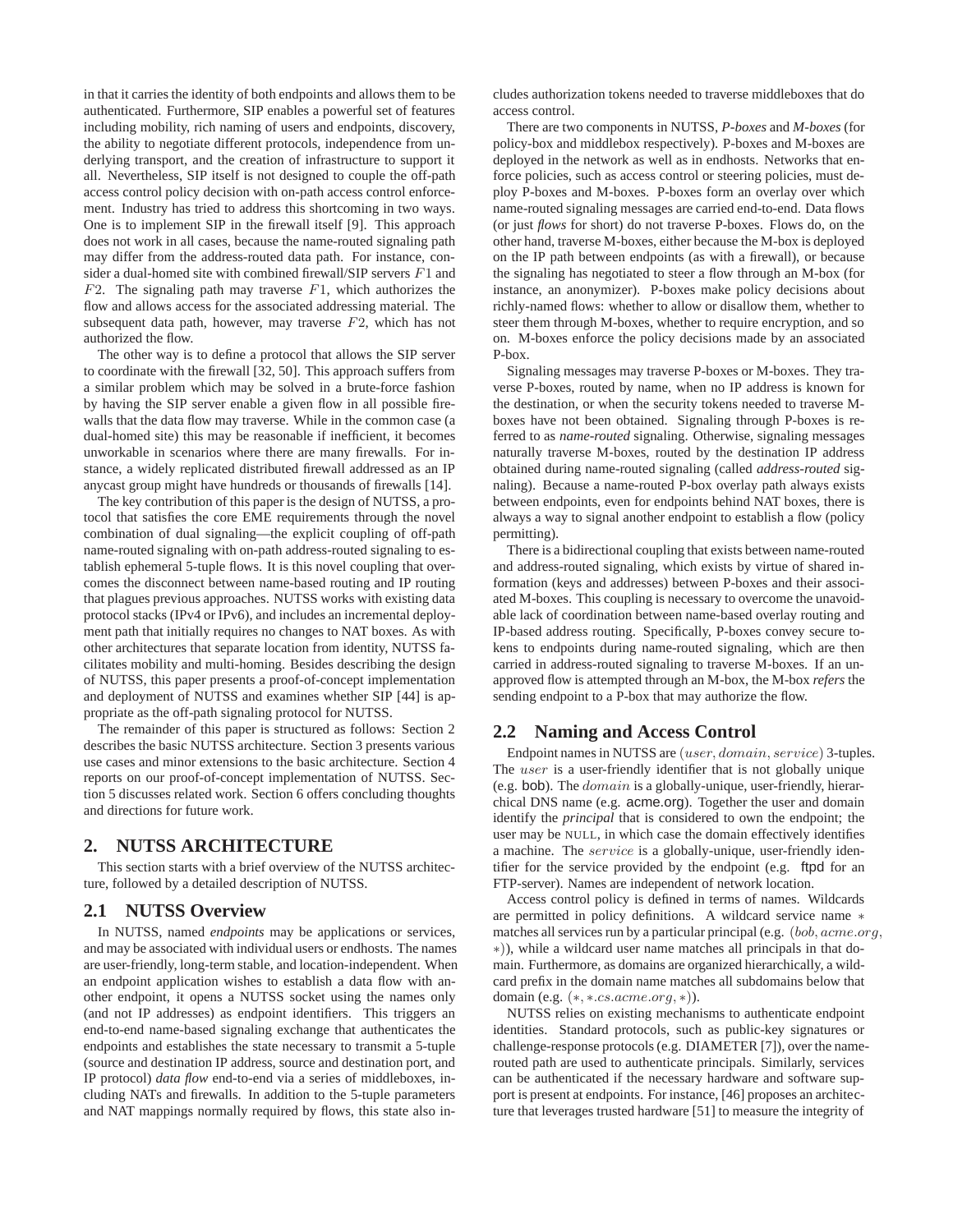#### **Parameters**

- E : (user, domain, service) Endpoint name
- A : address Network address to reach endpoint
- P : port Transport port for data flow
- $\tau$  : (token, nexthop) address-routing state
- $\rho$  :  $(E_P, A_P)$  Referral to P-Box

#### **Name-routed messages (sent to P-Box)**

 $REGISTER(E, A)$ Register a name-route (wildcards OK).  $FLOWNEGOTIATE(E_{src}, E_{dst}, A_{src}, \tau_{1...n})$ Use name-routed signaling to negotiate address-routed path. P-Boxes add  $\tau_i$ , and modify  $A_x$  to effective address  $A_{x'}$ 

#### **Address-routed messages (sent through M-Box)**

- $\rho = \text{FLOWINIT}(A_{self}, A_{peer'}, P_{self}, \tau_{1...n})$ Use address-routed signaling to initialize data path. An M-Box may refer to additional P-Boxes to contact M-Boxes modify  $P_x$  to effective port  $P_{x'}$
- $\rho =$  SEND $(A_{self} : P_{self}, A_{peer'} : P_{peer'}, data)$ Send data packet

#### **Access Control (sent to P-Box)**

 $\textsc{Disallow}(\mathcal{E}_{dst}, \mathcal{E}_{src})$ 

 $ALLOW(E_{dst}, E_{src})$ 

Add/remove filters for destination (wildcards OK).



**Table 1:** NUTSS API for establishing flows and controlling access

**Figure 1:** Network topology and referral mechanism. Network N5 is multi-homed.

the software-stack. As such, authentication is not further addressed in this paper.

## **2.3 Name-routed Signaling**

We now discuss how NUTSS creates a name-routed path between endpoints. Our goal in creating this path is to incorporate the policy of networks on the data path between the endpoints. As mentioned, this is accomplished through policy-aware P-Boxes that, by design, form a name-routing tree<sup>2</sup> (rooted at the DNS). Endpoints form the leaves of the tree such that the path between two endpoints along the tree passes through P-Boxes designated by networks topologically between the two endpoints.

#### *2.3.1 Network Topology*

NUTSS models the Internet topology as policy-aware edge networks connected by a policy-free core (Figure 1). The policy-free core (or just *core* for short) is defined as the set of interconnected networks that do not assert middlebox policies and so do not deploy P-Boxes. This model reflects the current Internet: networks with firewalls today correspond to (policy-aware) edge networks, and networks without firewalls correspond to the (policy-free) core. Edge networks may comprise smaller networks that are separate administrative entities. Each network designates one logical P-Box (potentially multiple physical instances), which may be located either inside or outside that network (e.g. in the figure, network  $N2$ designates P-Box  $P2$  and  $N1$  designated  $P1$ ). A P-Box for a network not connected directly to the core has a *parent P-Box*. The parent P-Box is the P-Box for an adjacent network through which the former connects to the core ( $P1$  is  $P2$ 's parent). A P-Box for a multi-homed network  $(P5)$  has multiple parents  $(P3, P4)$ .

The network administrator associates M-Boxes with the P-Box for the network. M-Boxes are typically, though not always, deployed at the network boundary (e.g. M2). P-Boxes use standard cryptographic mechanisms (shared symmetric keys, or public keys) to pass confidential messages to the M-Box via untrusted thirdparties. To facilitate deploying many M-Boxes, a P-Box need not know the addresses of the M-Boxes (except for M-Boxes that must be explicitly addressed e.g. NATs). M-Boxes, on the other hand, are all configured with the name and address of their associated P-Box. The P-Box and M-Box may optionally be co-located in the same physical package.

Endhosts have a resident P-Box and M-Box (Figure 1). NUTSS primitives (Table 1) are initially sent by endpoints to their local in-host P-Box and M-Box, and from there, to other P-Boxes and M-Boxes.

NUTSS assumes the presence of the DNS (or a similar nameresolution service) in the core. For each domain, the DNS contains the addresses of one or more *contact P-Boxes* for that domain. The contact P-Box is the outermost P-Box through which the endpoints in that domain can be reached. For example, in Figure 2, endpoints from acme.org typically register with P2; the DNS administrator for acme.org lists  $P1$  as the contact P-Box for his domain as  $P1$ can reach those endpoints through its child P2. Contact P-boxes must be globally addressable.

Note that the core may in fact be null, as long as the core freely allows packets between contact P-boxes. The rationale for exploiting DNS in the core is similar to that of IPNL [15]: it allows NUTSS to scale globally without changing the Internet core and without requiring new name-based routing protocols as do TRIAD [20] and DONA [28].

#### *2.3.2 Discovery*

A P-Box discovers it's parent P-Box through the M-Box referral mechanism mentioned earlier. The child P-Box (e.g. E1's in-host P-Box) sends an address-routed message to a public address. The message contains any authorization tokens needed to clear the M-Boxes for the originating network/host (generated by the P-Box itself), but does not contain authorization tokens for the parent network  $(N2)$ ; the parent network's M-Box  $(M2)$  therefore blocks the message and responds with the name and address of the parent P-Box (P2). An advantage of using normal address-routed messages for P-Box discovery is that if P-Boxes and M-Boxes are added (even mid-flow), for instance if a site becomes multi-homed, they can be discovered via normal operation of the protocol.

#### *2.3.3 Name-Route Creation*

The REGISTER message, sent by endpoints through P-Boxes of networks connecting it to the core, creates a (reverse) route from the DNS to the endpoint through P-Boxes designated by the middle. The process is described as follows: endpoint  $E$  with network

 $2$ In the presence of multi-homed networks, this is a directed acyclic graph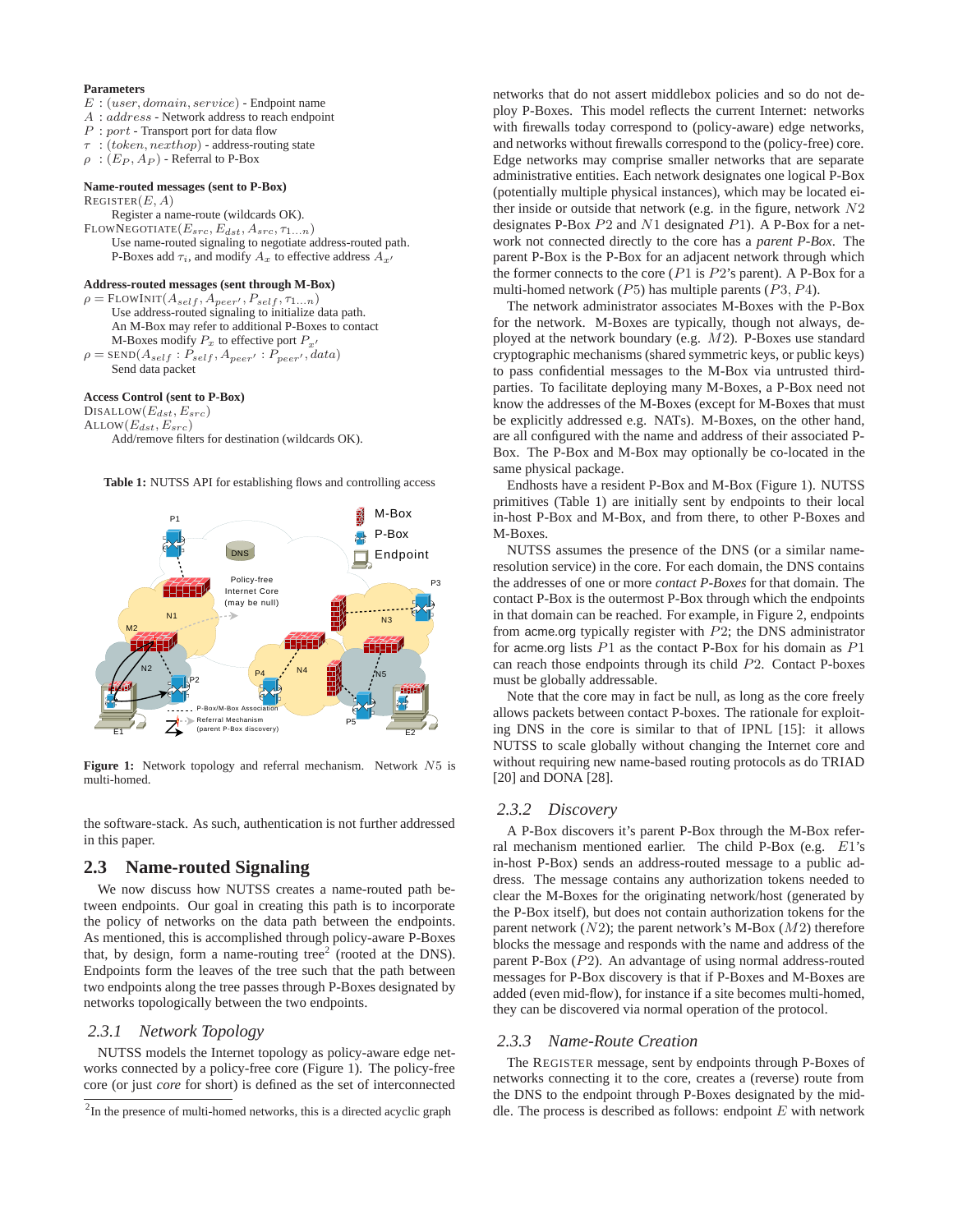

**Figure 2:** Endpoint registration, and name-routing state created. Network  $N5$  is multi-homed. Endpoint  $E3$  is roaming.

| Algorithm 1 PROCESSREIGSTER $(E, A)$            |
|-------------------------------------------------|
| <b>Require:</b> E is endpoint name (EU, ED, ES) |

**Require:** A is next-hop address to E

- **Require:** E has been authenticated, can be reached through A, and is authorized to register as per local policy.
- **Ensure:** Name-routed path from contact P-Box for ED to E exists
- 1: UPDATEREGISTRATIONTABLE(E,A)
- 2:  $AL \leftarrow GETLOCALADDRESS()$
- 3:  $FWDTO \leftarrow GETPARENTPBOXADDRESSES()$
- 4: **if** ISEMPTY(FWDTO) **then**<br>5: FWDTO  $\leftarrow$  GETCONTAC
- 5: FWDTO ← GETCONTACTPBOXADDRESSESFOR(ED)
- 6: **if** CONTAINS(FWDTO, AL) **then**
- 7: **return**
- 8: **end if**
- 9: **end if**
- 10:  $MSG \leftarrow new REGISTER(E, AL)$
- 11: **for all** AP **in** FWDTO **do**
- 12: SENDTO(MSG, AP)
- 13: **end for**

address A that wishes to accept flows sends the REGISTER $(E, A)$ message to the local P-Box (Figure 2). When a P-Box receives a REGISTER message (Algorithm 1), it adds the mapping to its local *registration table* (assuming the endpoint is authenticated and authorized to register with that P-Box). If the P-Box has any parent P-Boxes, the P-Box propagates a mapping between the endpoint's name and the P-Box's own address to all the parents. This process is repeated recursively until the REGISTER reaches the core. For instance, in Figure 2,  $E1$ 's registration is forwarded by his inhost P-Box to  $P2$  then to  $P1$ ,  $E2$ 's registration to  $P5$  then to both P3, P4, and E3's registration to P6. Now, if the outermost P-Box is a contact P-Box registered for  $E$ 's domain, then the registration process terminates as the reverse route from the DNS to the endpoint is complete (e.g. for  $E1, E2$ ). Otherwise, to complete the route the message is forwarded one last hop to the contact P-Boxes for that domain (e.g. for  $E3$ ); this second case is typically encountered by roaming endpoints.

As an optimization, wildcards in REGISTER messages are used



**Figure 3:** Flow negotiation over name-routed signaling.

to register default routes. A principal can register a default route for all services owned to point to his primary endhost, while a domain (or sub-domain) administrator can register a default route for all endpoints in that domain (or sub-domain) to go through a P-Box he administers. During name-routing, the most specific registration is used (i.e. a route for the endpoint is preferred over a route for the principal, which is preferred over a route for the longest matching domain portion).

### *2.3.4 Access Control*

Flow requests may be rejected by P-Boxes in the network in one of two ways. First, the lack of a registration for a given service or principal will cause a P-Box to reject a flow request for that service or principal. Second, an endpoint or P-Box administrator may specify that flow requests for registered names be additionally filtered by the name of the requester, either as a whitelist or a blacklist.

These filters are installed in much the same way as name-routes. An endpoint  $E_{dst}$  that wishes to disallow flow requests from  $E_{src}$ sends the DISALLOW $(E_{dst}, E_{src})$  message to the local P-Box; wildcards can be used in either endpoint name to broaden the scope of the filter. A P-Box administrator may likewise do a DISALLOW( $E_{dst}$ ,  $E_{src}$ ) at its P-Box. Either way, P-Boxes may forward the filter up the name-routing tree (as with REGISTER messages), but unlike REGISTER messages, the filter message does not need to bubble up all the way to the top. The filter should nevertheless go beyond the local (in-host) P-Box to allow for in-network filtering. How to resolve conflicting filters is a matter of local policy.

#### *2.3.5 Name-Routing*

Name-routing is performed over the tree-overlay created by P-Boxes and endpoints in the registration process. An endpoint  $E_{src}$ that wishes to initiate a flow with  $E_{dst}$  sends a FLOWNEGOTIATE  $(E_{src}, E_{dst}, A_{src}, [$ ]) message to its local P-Box.  $E_{src}$  and  $E_{dst}$ are the endpoint names (no wildcards allowed), and  $A_{src}$  is the network address of the initiator. The P-Box authorizes the flow based on installed filters and local network policy. If authorized, the P-Box forwards the message towards the destination as illustrated in Algorithm 2: if the local registration table has an entry matching  $E_{dst}$ , the message is forwarded to the associated address. If no matching entry exists and the P-Box has a parent P-Box, the message is forwarded to the parent. If no parent P-Box exists (outermost P-Box), the message is forwarded to a contact P-Box for the destination domain. Local policy may be consulted to pick one or more of many candidate P-Boxes to forward to (e.g. for multihomed networks).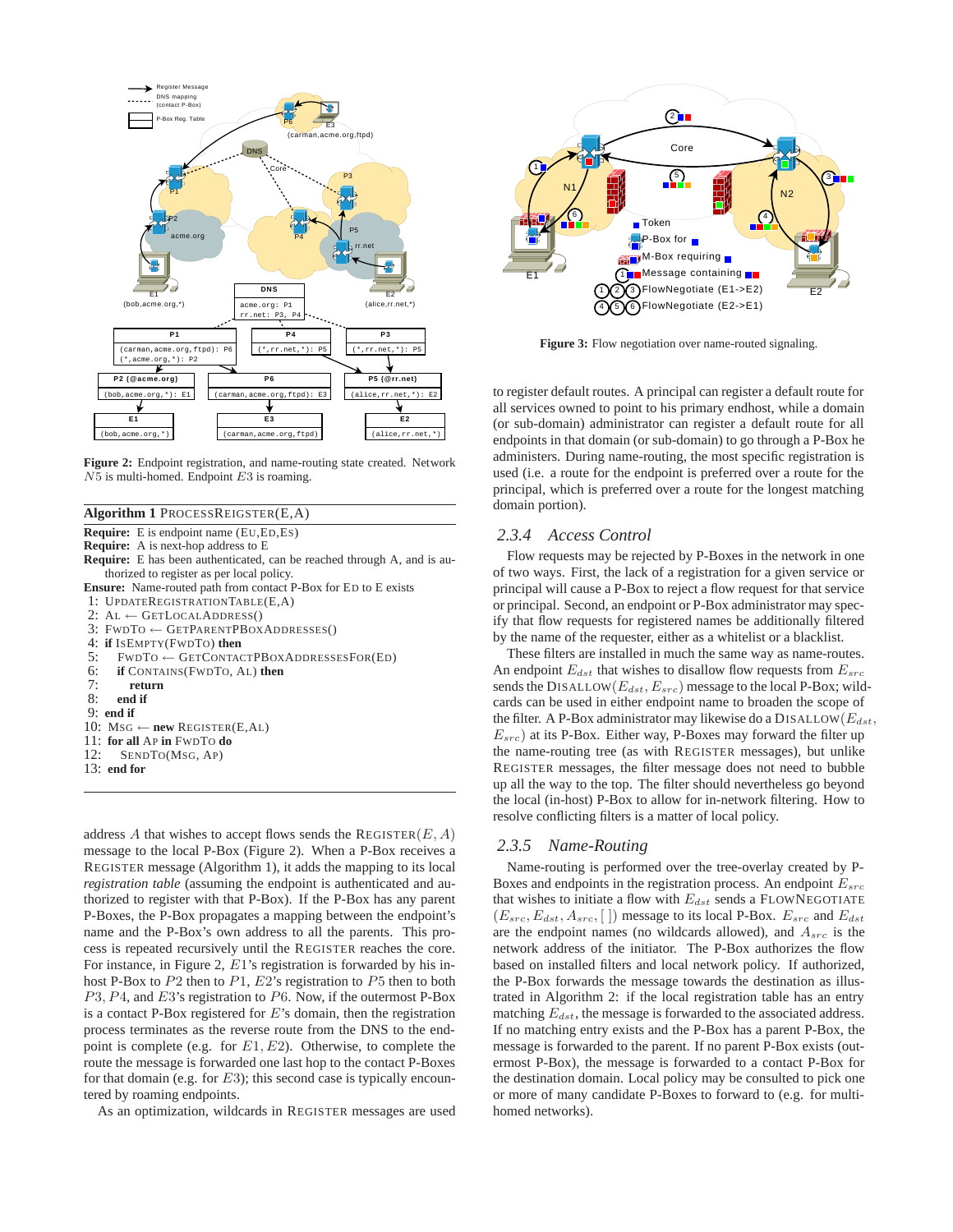**Algorithm 2** PROCESSFLOWNEGOTIATE(ES,ED,AS,T)

**Require:** ES is source endpoint **Require:** ED is destination endpoint (EDU,EDD,EDS) **Require:** AS is effective source address **Require:** T is address-routing state  $\{\tau_{1...n}\}$ **Require:** ES is authenticated and authorized to contact ED **Ensure:** Endpoints acquire address-routing information needed 1: **if** DISALLOWEDBYFILTER(ED,ES) **then** 2: **return false** 3: **end if** 4: **if** EXISTSINREGISTRATIONTABLE(ED) **then**  $FWDTO \leftarrow REGISTEREDADDRESS(ED)$ 6: **else if** HAVEPARENTPBOX() **then** 7:  $FWDTo \leftarrow SELECTPARENTPBoxADDRESS()$ 8: **else**  $FWDTo \leftarrow SELECTCONTACTPBOXADDRESSFOR(EDD)$ 10: **end if** 11: TOK  $\leftarrow$  CREATEAUTHTOKEN() 12: **if** BEHINDNAT(As) or EXPLICITMBOX() **then**<br>13: As'  $\leftarrow$  GETMBOXEXTERNALADDRESS()  $As' \leftarrow GETMBOXEXTERNALADDRESS()$ 14: **else**<br> $15 \cdot A$  $\text{As'} \leftarrow \text{As}$ 16: **end if** 17:  $T' \leftarrow T \cup \{ (TOK, AS) \}$ 18: MSG ← **new** FLOWNEGOTIATE(ES,ED,AS',T') 19: SENDTO(MSG, FWDTO)



**Figure 4:** Flow initialization over address-routed signaling (performed after flow negotiation in Figure 3).

Before forwarding the FLOWNEGOTIATE, the P-Box modifies it by adding  $\tau_i$ : (token, nexthop), which is the state needed by endpoints and M-Boxes to initialize the address-routed path.  $\tau$  contains an authorization token, which is a nonce signed by the P-Box. If the  $A_{src}$  advertised by the endpoint is behind a NAT M-Box, or if the M-Box terminates the address-routed flow (e.g. application level M-Boxes that must be explicitly addressed), the P-Box replaces  $A_{src}$  with the address of the M-Box — this is the address that the remote endpoint should send packets to. In such cases, the M-Box will, however, eventually need the original  $A_{src}$  for address-routing of processed packets; for this purpose, the P-Box uses the *nexthop* field in  $\tau$  to communicate  $A_{src}$  to the M-Box. This addition of tokens is illustrated in Figure 3 where each P-Box enroute adds a token required by its M-Box.

When the destination receives the FLOWNEGOTIATE, it learns the effective address of the initiator and a set of tokens  $\tau_{1...n}$  that it needs to initialize its data path. The destination name-routes its own address  $(A_{dst})$  and the acquired tokens  $\tau_{1...n}$  back to the initiator in a FLOWNEGOTIATE message, which allows the initiator to learn the destination's effective address and tokens.

#### **2.4 Address-routed Messages**

Endpoints use the peer address and  $\tau_{1...n}$  acquired over namerouted signaling to initialize the address-routed path. The initial-

#### **Algorithm 3** PROCESSPACKET(P)

| <b>Require:</b> $P$ is an address-routed packet       |  |  |  |  |
|-------------------------------------------------------|--|--|--|--|
| <b>Ensure:</b> Only authorized flow packets can pass  |  |  |  |  |
| 1: if FOREXISTINGFLOW(P) or FORMYPBOX(P) then         |  |  |  |  |
| 2: FORWARDPACKET(P)                                   |  |  |  |  |
| $3:$ return                                           |  |  |  |  |
| $4:$ end if                                           |  |  |  |  |
| 5: if PACKETISFLOWINIT(P) then                        |  |  |  |  |
| 6: for all $\tau_i$ in P do                           |  |  |  |  |
| 7:<br><b>if</b> ISVALIDAUTHTOKENFORME $(\tau_i)$ then |  |  |  |  |
| 8:<br>if $IAMANAT(P)$ then                            |  |  |  |  |
| 9:<br>$FWDTO \leftarrow GETNEXTHOPIN(\tau_i)$         |  |  |  |  |
| 10:<br>CREATENATSTATE(P, FWDTO)                       |  |  |  |  |
| 11:<br>end if                                         |  |  |  |  |
| 12:<br>FORWARDPACKET(P)                               |  |  |  |  |
| 13:<br>return                                         |  |  |  |  |
| 14:<br>end if                                         |  |  |  |  |
| $15:$ end for                                         |  |  |  |  |
| $16:$ end if                                          |  |  |  |  |

17: RESPONDWITHREFERRAL(P)

ization installs any necessary per-flow state in M-Boxes enroute. The initialization process is described as follows: both endpoints address-route a FLOWINIT $(A_{self}, A_{peer'}, P_{self}, \tau_{1...n})$  message to the remote endpoint; the message is sent to the peer's effective address  $A_{peer'}$  over IP from the local source address  $A_{self}$ .  $P_{self}$  is the local transport port allocated for the flow, and  $\tau_{1...n}$  are the tokens accumulated in the FLOWNEGOTIATE. The message is naturally routed through M-Boxes for networks on the IP-path between the endpoints as shown in Figure 4.

At each M-Box, the message is checked for the presence of a  $\tau_i$  with a valid authorization token for that M-Box. If found, the message is forwarded to the next-hop as per normal IP routing. If an M-Boxes requires additional state to forward the message (e.g. NATs), the M-Box initializes this state from the nexthop field in  $\tau_i$ . Port-translating NAT M-Boxes also translate the advertised port  $P_{self}$  for outbound messages as per normal NAT operation; this allows the remote endpoint to learn the effective port to use. Once both endpoints have sent FLOWINIT messages, application data can flow along the address-routed path.

As mentioned earlier, if a M-Box receives a message without a valid authorization token, the M-Box responds with a REFERRAL message for its associated P-Box (Algorithm 3). The only exception is a message sent to the associated P-Box, as the P-Box must by default be reachable from both inside and outside that network to route new name-routed messages.

Note that M-Boxes, in general, are not explicitly addressed. This is needed so IP routers retain the ability to route around network failures (particularly around a failed M-Box). If a M-Box fails, the IP route may fail over to another M-Box in the same network; the second M-Box generates a referral for the first data packet routed through it (due to lack of flow state). In such cases, the endpoint attempts to re-initialize the address-routed flow through the new M-Box with the tokens it used to initialize the first M-Box; this is likely to succeed and data flow can resume immediately. In cases where the IP route fails over to a different network altogether (with potentially different flow policies), the original set of tokens is insufficient and the endpoint must re-negotiate the flow over namerouted signaling through the referred P-Box before re-initializing the new address-routed path.

#### **2.5 Security Considerations**

P-Boxes, M-Boxes, referrals, tokens, names and name-routed messages are new elements for attackers to attack, and through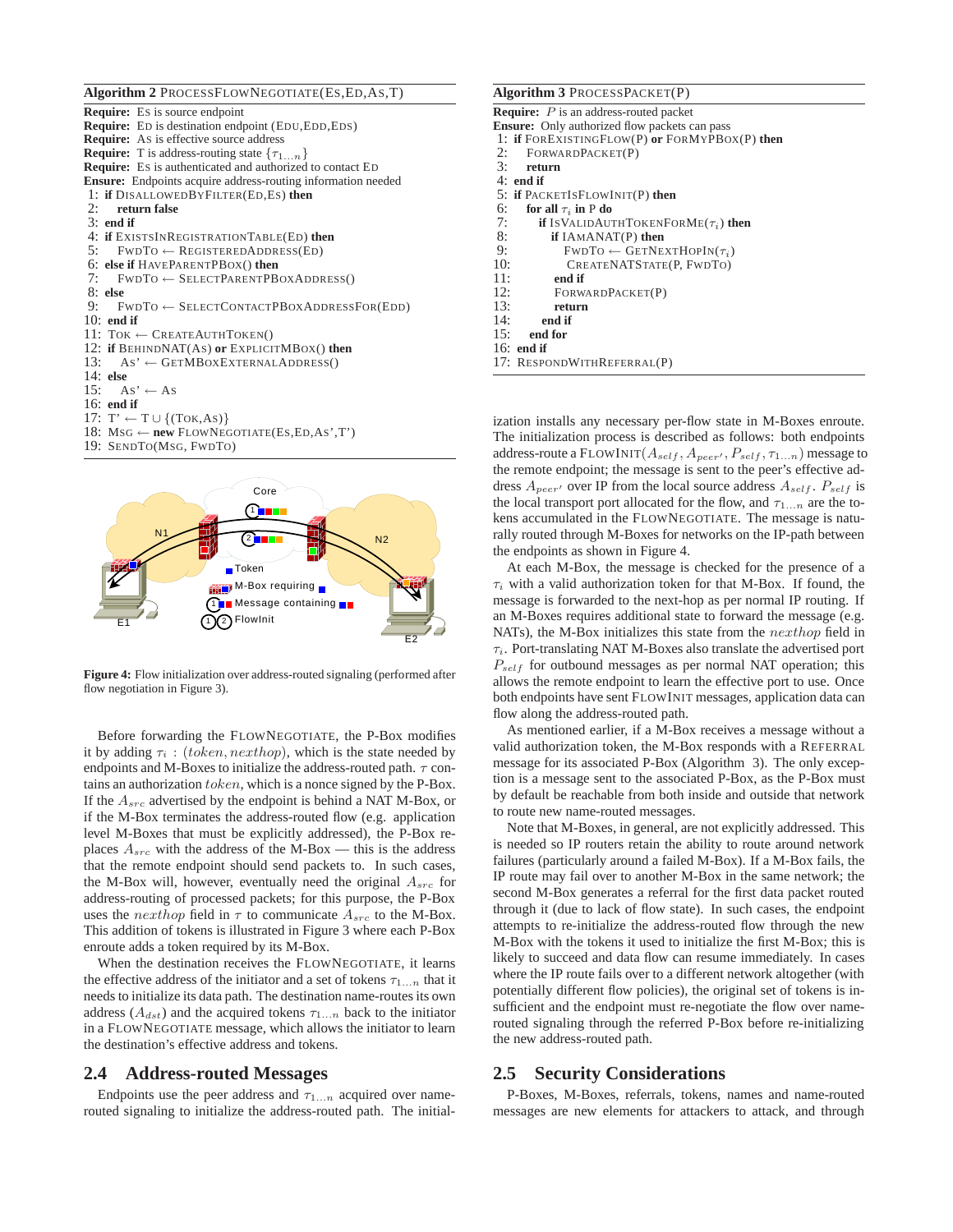them, attack flow establishment. We now discuss how the architecture defends against these new attacks.

NUTSS brings Akamai-like protection to all endpoints. NUTSS allows for massive replication of P-Boxes and M-Boxes by being flexible about (and dynamically discovering) where they are placed in the network. Furthermore, the NUTSS token mechanism can be co-opted by approaches, such as capabilities [62], to provide DDoS protection to endhosts. While this approach is similar to that taken by Akamai [1], NUTSS operates at the network layer and need not rely a single large proxy provider. NUTSS assumes the presence of external DDoS protection mechanisms [30, 4, 5, 61, 62, 27, 2, 26] to protect P-Boxes and M-Boxes at the IP level. Other than that, standard defenses (crypto-puzzles [59], CAPTCHAs [56] etc.) delivered over the name-routed path apply against resource exhaustion attacks.

We assume that standard authentication protocols on the namerouted path are used by P-Boxes and endpoints to establish trust in each other. P-Box to P-Box communication may be secured with keys exchanged out-of-band when possible (e.g. when establishing customer-provider relationships, or stored in DNS). NUTSS does not mandate the mechanism for establishing trust. As today, trust can be established through reputation-based "webs-of-trust" [64], mutually trusted certificate authorities [54], trusted hardware [51], trust in domains that have good security practices through [7], and so on as per individual preference.

Another target for attack is the authorization token used to couple the name-route to the address-route. An eavesdropper may attempt to use the token generated for legitimate endpoints. A small alteration in how tokens are handled protects tokens against eavesdroppers. The token is never sent in the clear: P-Boxes append three copies of the token in  $\tau$ , one encrypted for each endpoint, and one encrypted for the M-Box. Endpoints sign FLOWINIT messages with their copy and include the encrypted M-Box copy within. M-Boxes decrypt the token and use it to verify the signature to establish that the endpoint sending the packet possesses the token.

A malicious P-Box (or M-Box) can, at worst, deny service to an endpoint behind it. Note, however, that a malicious P-Box not on the name-routed path between the endpoint and its contact P-Box cannot fake a registration, nor can a malicious P-Box redirect flows to malicious endpoints; authentication protocols along the namerouted path prevent it. Malicious M-Boxes may attempt to redirect FLOWINIT messages to an alternate (malicious) destination, however, without access to the tokens possessed by the intended destination, the alternate destination cannot complete the initialization process in the reverse direction. The only time an address-routed path can be diverted without authorization tokens is if *every* M-Box between the two endpoints is compromised — including, in particular, the in-host M-Box of the non-malicious endpoint.

A malicious endpoint may attempt to abuse its network privileges; the middle can, in response, contain such endpoints at the cost of additional name-routed messages. For instance, an endpoint can attempt to replay legitimately acquired tokens to initialize paths to multiple destinations only one of which is explicitly authorized. This is possible because, *by default*, tokens are bound to named flows and not to ephemeral addresses (to allow for some mobility); P-Boxes may however choose to bind the token to the addresses from which the token can be used, limit the time or number of data bytes the token is valid for, or in extreme cases, make the token single-use by requiring M-Boxes to notify the P-Box of each use. The cost of restricting tokens to granularities finer than flows is additional name-routed signaling each time the address-route breaks trivially (e.g. M-Box reboots).



**Figure 5:** Asymmetric routing example. E1 and E2 are multi-homed. All M-Boxes perform NAT. IP routing is asymmetric.

## **2.6 Incremental Deployment**

We now describe how the NUTSS architecture can be realized in three incremental phases. The goal of the deployment strategy is to create incentives for applications and networks to adopt NUTSS while keeping costs low.

In the first phase, only endpoint applications are made NUTSSaware; this involves performing name-routed and address-routed signaling during connection establishment but does not require any changes to networks. A third-party provides a public P-Box that the application can use. Endpoints benefit from architectural support for mobility, ability to traverse legacy NATs (the "killer-app" usecase of NUTSS as described in the next section), and end-to-end (but not end-middle-end) access control. In Section 4, we report on our implementation and deployment of this first phase.

In the second phase, the middle is gradually made name-aware. This is accomplished by individual networks deploying a P-Box. Endpoints behind these networks are configured to use the P-Box (in the same way that DNS resolvers are configured today i.e. through DHCP). The need for configuration is temporary until networks deploy M-Boxes in the third phase allowing the referral mechanism to operate. Networks benefit by gaining insight into, and weak access control over, flows carried by the network.

In the third and final phase, networks replace legacy middleboxes with NUTSS-aware M-Boxes. M-Boxes allow networks to enforce access control policies, and control network use in multi-homed settings. The need for legacy NAT traversal and P-Box configuration introduced in the first two deployment phases is eliminated. If the network still has some legacy (non-NUTSS-aware) endpoints that were not upgraded in the first phase, the M-Boxes are made aware of them so the M-Boxes can allow them through.

# **2.7 An Example: Asymmetric Routing through Firewalls**

We end this section with an example that demonstrates the need to couple name-routed and address-routed signaling, and describes how existing approaches fail in this case. The example involves a scenario, shown in Figure 5, that may easily arise with site multihoming. In this example endpoints  $E_1$  and  $E_2$  wish to communicate. Both endpoints are multi-homed;  $E_1$  connects to the Internet through networks  $N_1$  and  $N_2$ , and  $E_2$  connects through  $N_3$ and  $N_4$ . Each network  $N_i$  operates a NAT M-Box ( $M_i$  with exter-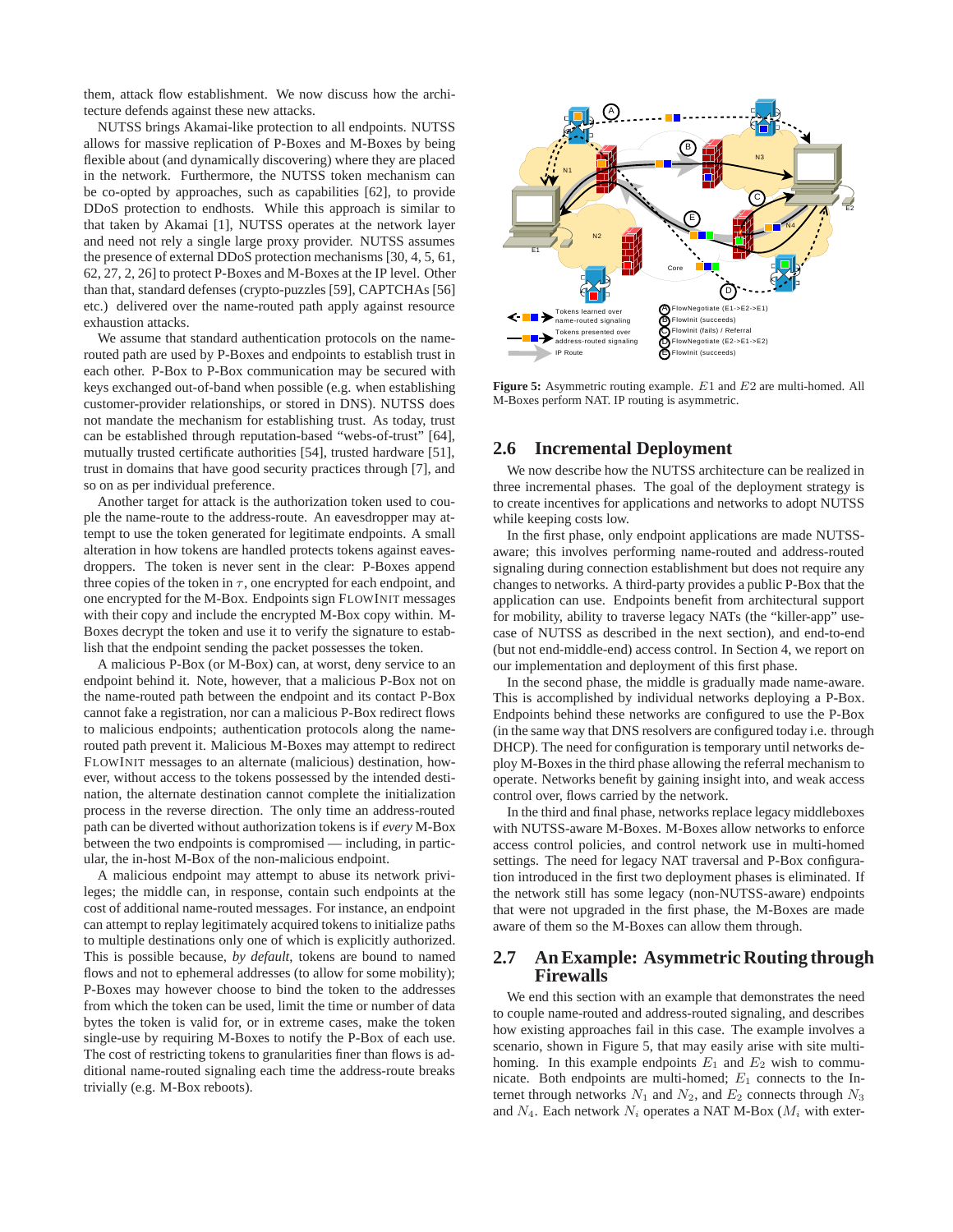| #   | From    | To                            | Message                                                          |
|-----|---------|-------------------------------|------------------------------------------------------------------|
| 1.  | $E_1$   | $P_1$                         | $\overline{\text{FLOWNEGOTIATE}}(E_1, E_2, A_{E_1}, []$          |
| 2.  | $P_1$   | $P_3$                         | FLOWNEGOTIATE $(E_1, E_2, A_{M_1},  \tau_1 )$                    |
| 3.  | $P_3$   | E <sub>2</sub>                | FLOWNEGOTIATE $(E_1, E_2, A_{M_1}, [\tau_1, \tau_3])$            |
| 4.  | $E_{2}$ | $P_3$                         | FLOWNEGOTIATE $(E_2, E_1, A_{E_2}, [\tau_1, \tau_3])$            |
| 5.  | $P_3$   | $P_1$                         | FLOWNEGOTIATE $(E_2, E_1, A_{M_3}, [\tau_1, \tau_3])$            |
| 6.  | $P_1$   | $E_1$                         | FLOWNEGOTIATE $(E_2, E_1, A_{M_3}, [\tau_1, \tau_3])$            |
| 7.  | $E_1$   | $M_1$                         | $FLOWINIT(A_{E_1}, A_{M_3}, P_{E_1}, [\tau_1, \tau_3])$          |
| 8.  | $M_1$   | $M_3$                         | FLOWINIT $(A_{M_1}, A_{M_3}, P_{M_1}, [\tau_1, \tau_3])$         |
| 9.  | $M_3$   | $E_2$                         | $FLOWINIT(A_{M_1}, A_{E_2}, P_{M_1}, [\tau_1, \tau_3])$          |
| 10. | $E_2$   | $M_{4}$                       | FLOWINIT $(A_{E_2}, A_{M_1}, P_{E_2}, [\tau_1, \tau_3])$         |
| 11. | $M_{4}$ | $E_2$                         | REFERRAL $(P_4, A_{P_4})$                                        |
| 12. | $E_{2}$ | $P_4$                         | FLOWNEGOTIATE $(E_2, E_1, A_{E_2},  \tau_1, \tau_3 )$            |
| 13. | $P_4$   | $P_1$                         | FLOWNEGOTIATE $(E_2, E_1, A_{M_4}, [\tau_1, \tau_3, \tau_4])$    |
| 14. | $P_1$   | $E_1$                         | FLOWNEGOTIATE $(E_2, E_1, A_{M_4}, [\tau_1, \tau_3, \tau_4])$    |
| 15. | $E_1$   | $P_1$                         | FLOWNEGOTIATE $(E_1, E_2, A_{E_1}, [\tau_1, \tau_3, \tau_4])$    |
| 16. | $P_{1}$ | $P_{4}$                       | FLOWNEGOTIATE $(E_1, E_2, A_{M_1}, [\tau_1, \tau_3, \tau_4])$    |
| 17. | $P_{4}$ | $E_2$                         | FLOWNEGOTIATE $(E_1, E_2, A_{M_1}, [\tau_1, \tau_3, \tau_4])$    |
| 18. | $E_{2}$ | $M_{\rm\scriptscriptstyle A}$ | $FLOWINIT(A_{E_2}, A_{M_1}, P_{E_2}, [\tau_1, \tau_3, \tau_4])$  |
| 19. | $M_{4}$ | $M_1$                         | FLOWINIT $(A_{M_4}, A_{M_1}, P_{M_4}, [\tau_1, \tau_3, \tau_4])$ |
| 20. | $M_1$   | $E_1$                         | $FLOWINIT(A_{M_4}, A_{E_1}, P_{M_4}, [T_1, T_3, T_4])$           |

**Table 2:** Message-flow for asymmetric routing example.

nal address  $A_{M_i}$ ) and an associated P-Box ( $P_i$ ). Inside the multihomed networks, IP routing results in asymmetric paths — packets from  $E_1$  to  $A_{M_3}$  and  $A_{M_4}$  are routed through  $N_1$  and  $N_2$  respectively, while packets from  $E_2$  to  $A_{M_1}$  and  $A_{M_2}$  are routed through  $N_4$  and  $N_3$ .

NUTSS establishes an end-middle-end path as follows (Table 2). After registration state is created,  $E_1$ 's FLOWNEGOTIATE is exchanged with  $E_2$  through  $P_1$  and  $P_3$  (say). In the process  $E_1$  learns  $A_{M_3}$  and  $E_2$  learns  $A_{M_1}$  as the other side's effective address, along with the tokens needed (messages #1–6 in the table, arrow  $\vec{A}$  in the figure).  $E_1$ 's FLOWINIT to  $E_2$  succeeds (#7–9,  $\vec{B}$ ), however,  $E_2$ 's FLOWINIT, IP routed through  $M_4$ , fails due to the lack of the necessary token resulting in a referral to  $P_4$  (#10–11,  $\vec{C}$ ).  $E_2$ resumes name-routed negotiation through  $P_4$ , and both endpoints acquire tokens for  $M_4$  (#12–17,  $\vec{D}$ ).  $E_2$  successfully re-attempts the FLOWINIT with the newly acquired tokens (#18–20,  $\vec{E}$ ). As a side-effect,  $E_1$  learns  $A_{M_4}$  as an alternate effective address for  $E_2$ that can be used as a failover (once initialized).

In comparison, existing approaches fail to establish a path. As one might expect, any approach that relies solely on address-routed signaling (e.g. TCP/IP, HIP [35]) simply cannot signal through the facing NATs due to both endpoints having private addresses. Relaying application data through public proxies (e.g. i3 [49]) is suboptimal as public proxies are potential network bottlenecks. Approaches that use name-routed signaling before address-routed signaling (e.g. DONA [28], i3+DoA [58], SIP+STUN [42, 45]) but do not strongly couple the two fail to recover when the name-routed path does not coincide with the address-routed path (i.e. unexpectedly encountering  $M_4$  above).

Note that the default path discovered by NUTSS is asymmetric owing to the underlying asymmetric IP routing. If this asymmetry is undesirable, the P-Box can use explicit M-Box addressing whereby  $P_3$  changes the address advertised in the FLOWNEGOTI-ATE (#3) from  $A_{M_1}$  to  $A_{M_3}$  (and stores  $A_{M_1}$  in  $\tau_3$ );  $E_2$  learns  $A_{M_3}$ as the effective address for  $E_1$ .  $E_2$ 's FLOWINIT (#10) in this case is addressed to  $A_{M_3}$  instead of  $A_{M_1}$ . The message is address-routed to  $M_3$ , which validates  $\tau_3$  and NATs the message to  $A_{M_1}$ , which

in turn NATs the message to  $E_1$  completing the initialization. The resulting path is symmetric despite the underlying asymmetry.

## **3. USING AND EXTENDING NUTSS**

This section supplies a number of scenarios that serve to elucidate the operation of NUTSS. Some of these scenarios require minor extensions to the basic architecture described in the previous section. While we should note that each of these scenarios may be handled by one or another existing technology, taken together they demonstrate the breadth of NUTSS and its ability to serve as the foundation for a wide variety of important Internet features.

## **3.1 Mobility**

Mobility in NUTSS follows naturally from the basic connection establishment mechanism. A mobile endpoint registers with the P-Box at the new network address. Once registration state is installed in the intermediate P-Boxes, FLOWNEGOTIATE messages are routed to the new location. An added option to the REGISTER message can be used to explicitly expunge the previous registration state if it is no longer valid. Data transfer for already established flows is suspended while the endpoint is disconnected. Upon rejoining, the endpoint attempts to re-initialize the suspended flow from the new address using the existing tokens; if the initialization succeeds, for instance mobility inside the same network where the new M-Box can use the same token as the old M-Box, data flow can be resumed immediately. Otherwise, data flow is resumed after the name-based path is re-established, the flow re-negotiated, and the address-routed path re-initialized with new tokens.

#### **3.2 Legacy NAT Traversal**

Endpoints use name-based routing as a generic signaling mechanism to conduct legacy NAT traversal as proposed in [21]. In the presence of legacy M-Boxes without an associated P-Box, endpoints use a configured third-party P-Box service on the Internet. Endpoints advertise their public address and port in FLOWNEGO-TIATE messages. To learn their public address and port, endpoints use a public service like STUN [45]. While key architectural components (tokens, referrals etc.) are not used in this particular case, legacy NAT traversal is a killer-app for endpoints; being able to support legacy NAT traversal creates incentives for endpoints to implement NUTSS, thus bootstrapping deployment.

## **3.3 Endpoint-Imposed Middleboxes**

The NUTSS architecture as discussed focuses on the ability of the middle to impose middleboxes. Endpoints too, can impose middleboxes on a per flow basis. We outline one method as follows. The initiating endpoint imposes a middlebox (e.g. anonymizing proxy) by sending the FLOWNEGOTIATE to the middlebox and having it proxy both name-routed and address-routed messages. The endpoint accepting a flow imposes a middlebox (e.g. virus scanner) by returning the address of the M-Box instead of its own address in the FLOWNEGOTIATE; in addition, the endpoint appends a  $\tau_{dst}$  that contains its own name. The initiator initializes the address-routed path to the intended middlebox. The middlebox recovers the name of the intended destination from  $\tau_{dst}$ , negotiates the path to that destination and proxies processed data. Endpoints chain multiple middleboxes by adding a  $\tau_i$  for each link.

## **3.4 Application-Level Anycast**

Multiple endpoints REGISTER different addresses for the same name; P-Boxes store all address mappings in their local registration table and choose one to forward name-routed messages to. The choice can be based on local network policy, or policy specified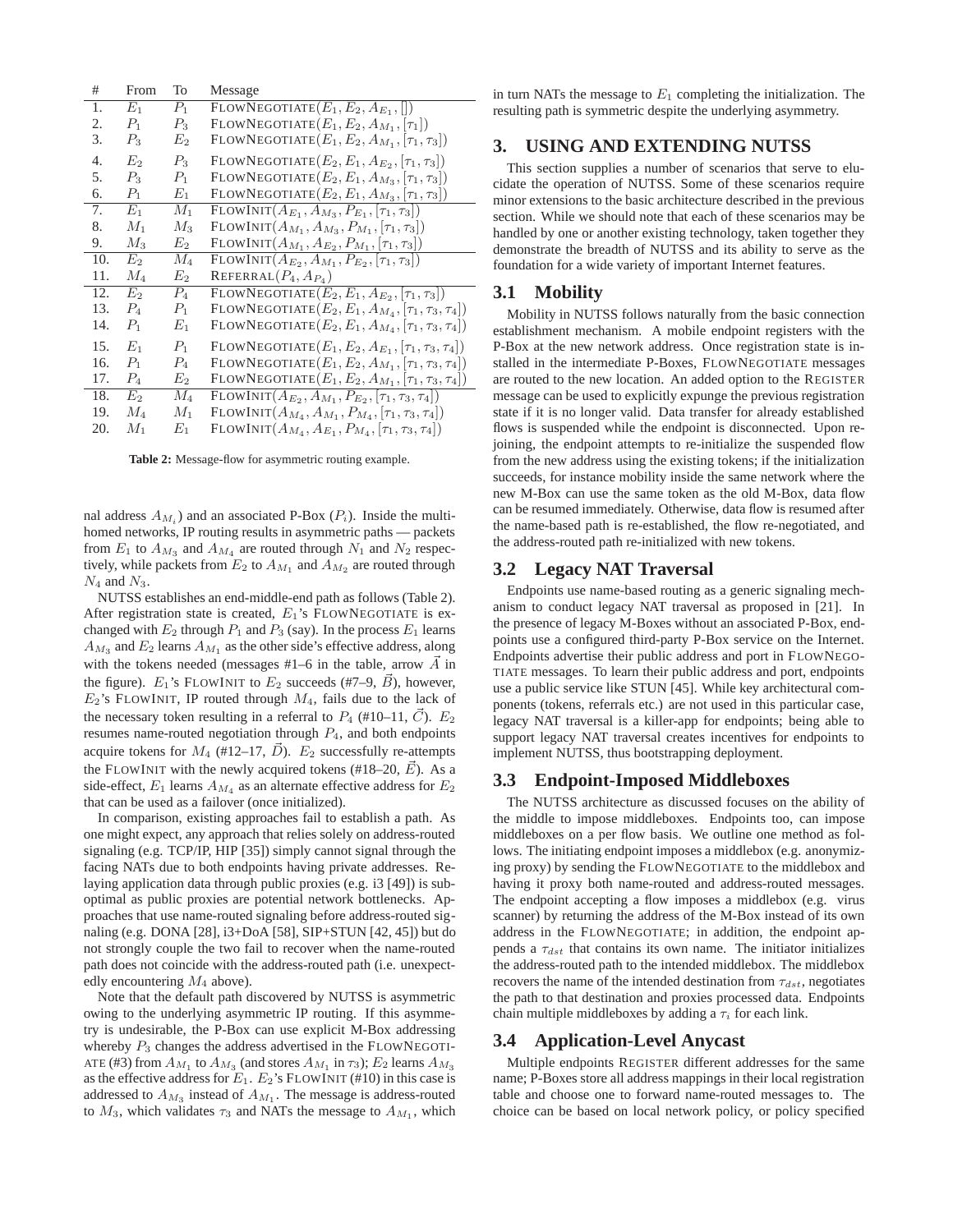by each endpoint at registration time (e.g. round-robin, primarybackup and so on). This is in contrast to i3 (where the middle cannot specify policy), and Oasis [18] (where the policy specified by the middle can be sidestepped at flow establishment).

While the approach above works for cases where a single FLOWNE-GOTIATE can acquire all the tokens needed, a small modification is needed if multiple FLOWNEGOTIATEs are needed to acquire all tokens as there is no guarantee that subsequent messages will be name-routed to the same instance. To rectify this lack of affinity, we add an additional *instance* component to the name making it a 4-tuple. The instance field uniquely identifies an endpoint in a group of anycast endpoints. The instance name may be picked by the application to be user-friendly. For instance, an application may detect other instances and use the hostname to differentiate itself, or if appropriate may ask the user to name each instance, e.g. home and work. REGISTER messages contain the instance as part of the name. An application can elect to send a FLOWNEGOTIATE to a specific instance (set in  $E_{dst}$ ), or to any instance (instance name of ∗); P-Boxes use the destination instance name to route to a matching endpoint. An endpoint, however, must always include its own instance name in FLOWNEGOTIATE messages that it generates so the other endpoint can learn its unicast name.

## **3.5 Negotiating Multicast**

NUTSS can be used to support several forms of multicast. The basic idea is to use the 4-tuple names that define a group of endpoints defined in the previous section (3.4) for multicast instead of anycast by transmitting messages to all members rather than only one. There are several possible variants, depending on how large the multicast group is, and whether IP multicast is available. For instance, for small-scale multicast, endpoints could simply establish point-to-point flows with all other members, and individually replicast packets onto all flows. If IP multicast is available, then similar to SIP, the IP multicast address may signaled through Pboxes, and members may join that multicast group. Otherwise, the rendezvous point and group name for an application multicast protocol ([25, 53], among many others) may be conveyed through Pboxes, and endpoints can join the appropriate application multicast group. Finally, P-Boxes and M-Boxes can participate in carving out IP multicast islands in overlay based approaches [63].

## **3.6 Default-Off**

NUTSS can be used to implement the default-off paradigm [5] without requiring changes to the public IP routing core; this is accomplished by disallowing name-routed messages between all endpoints by default. Endpoints must explicitly enable specific flows with ALLOW messages. A common concern is how non Internetsavvy users make use of this paradigm without the default quickly regressing to default-on. We believe that the application must ultimately involve itself in selecting an appropriate policy. For example, remote-desktop-like applications can elect to be default-off, while BitTorrent like applications can be default-on. Over time, one could well imagine applications evolving to be slightly more sophisticated. For example, a given BitTorrent endpoint could use the name of a given torrent as its instance name (Section 3.4) and indicate to the P-Box to filter on that.

## **3.7 Protocol Negotiation**

FLOWNEGOTIATE messages can be used to negotiate the entire protocol stack with involvement from the middle. A general protocol negotiation mechanism would enhance the evolvability of the Internet, and could be used to manage multiple network layers created through virtual routers and switches, for instance as proposed for the GENI infrastructure [19]. In addition to addresses and tokens, endpoints would advertise supported protocol stacks including available transports, network layers, security protocols, tunneling protocols and so on, and how to layer them. For instance, a web-browser may advertise: 1) HTTP-TCP-IPv4, 2) HTTP-TCP-IPsec-IPv6, 3) HTTP-TLS-SCTP-IPv4 etc. P-Boxes remove advertised stacks if the network cannot support it (e.g. #3 if the M-Box does not support SCTP) or if the stack violates network policy (e.g. #1 if policy requires TLS or IPsec).

## **3.8 Optimizations**

One of the main concerns with NUTSS is the added latency required for establishing data flows. Here we discuss three optimizations that may alleviate this concern. First, is to piggyback application data on to signaling messages in order to expedite initial data transfer. With appropriate changes to the networking stack in endhost OS's, this piggybacking could conceivably include protocol handshakes such as HIP, IPsec, TCP, and HTTP, potentially resulting in an overall reduction in data exchange latency as compared with today's protocol operation.

The second optimization is combining the FLOWNEGOTIATE and FLOWINIT when the P-Box and M-Box are co-located (likely for small networks) to initialize the data path sooner. The FLOWINIT in such cases may contain incomplete information regarding tokens and the remote address. The P-Box fills in the token and uses it to initialize the M-Box flow state. Note that the embedded FLOWINIT is piggybacked with the FLOWNEGOTIATE along the name-route so the remote address is not needed for address-routing; however, if the remote addresses is needed for per-flow state in the M-Box, the P-Box waits until the FLOWNEGOTIATE in the reverse direction before initializing the M-Box.

A third optimization couples NUTSS with Self-Certifying Identifiers (SC-ID) in the protocol stack, for instance HIP [35], in order to eliminate the need for additional signaling during IP-path changing events like mobility or middlebox failover. The idea is to include the SC-ID in FLOWINIT messages, and to transmit multiple FLOWINIT messages in parallel to M-boxes. In this way, failover M-boxes (for instance) will have pre-authorized the SC-ID, and can forward data packets immediately upon receiving them. Indeed, this approach can be used to establish multiple parallel data flows through the network, for instance to increase throughput.

## **4. IMPLEMENTATION**

To test the feasibility of NUTSS, we implemented a library that adds NUTSS support to endpoints, and implemented an M-Box used for legacy NAT traversal that we deployed on Planetlab. While the implementation did not uncover any unexpected issues, it did help us iron out the design. Using off-the-shelf software and existing infrastructure, our implementation enables end-middle-end communication (including name-based connection establishment in applications, legacy NAT traversal, mobility, default-off behavior and application-level anycast) in many cases requiring little to no modifications to existing applications.

Our implementation uses SIP [44] for name-routing. While other name-routed signaling protocols (e.g. Jabber/XMPP [47]) may be used, we chose SIP because of its maturity and support in commercial hardware. At the same time, our choice allows us to assess what subset of SIP is most important for NUTSS.

**P-Boxes (SER) and Access Control (CPL):** We chose to base name-routed components on off-the-shelf commercial software in order to facilitate the second phase of deployment (upgrading networks with support for name-routing). P-Boxes in our implementation are (as yet) unmodified SIP Express Router (SER) [17] proxies.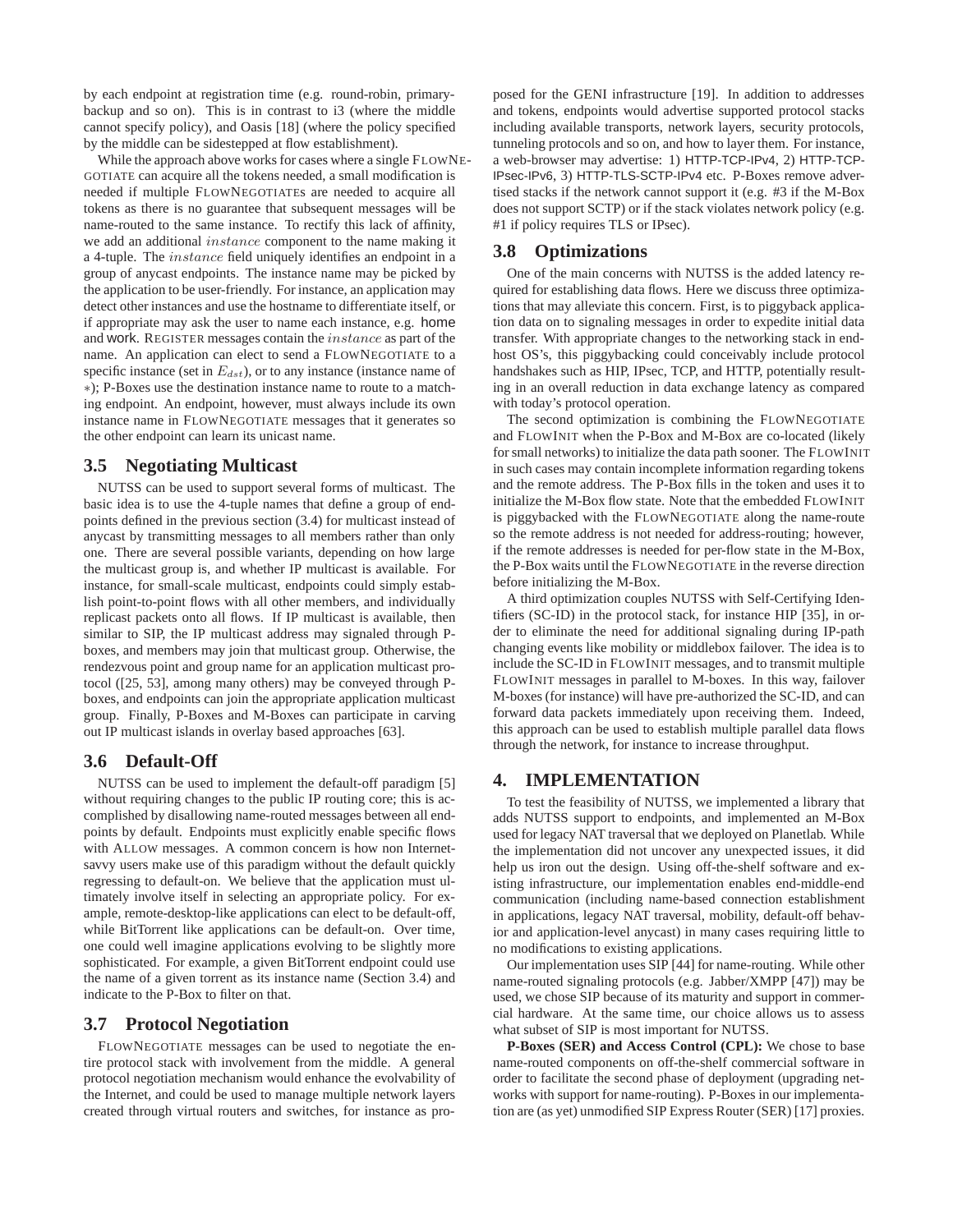NUTSS name: (user, domain, service, instance) SIP URI encoding: user@domain;srv=service;uuid=instance

| Socket API  | <b>NUTSS Primitive</b> | <b>SIP</b> Counterpart |
|-------------|------------------------|------------------------|
| nbind       | <b>REGISTER</b>        | <b>REGISTER</b>        |
| nsetpolicy  | <b>ALLOW/DISALLOW</b>  | re-REGISTER (w/CPL)    |
| nconnect    | <b>FLOWNEGOTIATE</b>   | <b>INVITE</b>          |
| naccept     | <b>FLOWNEGOTIATE</b>   | 200 OK                 |
| nsend/nrecv | FLOWINIT (one-time)    |                        |
| nclose      |                        | <b>RYF</b>             |

**Table 3:** Mapping from socket operations to NUTSS primitives, and NUTSS primitives to SIP messages used.

Policy definitions (for ALLOW/DISALLOW messages and domain policy) are compiled (manually, at present, using CPLEd [16]) into the Call Processing Language (CPL) [29], a declarative language used for user-specified VoIP policy and call routing.

Name-routed messages in NUTSS are encoded as SIP messages (Table 3 lists the mapping). Source and destination endpoint names are encoded in SIP header fields (From:, To:), and advertised addresses and tokens are encoded in the body of the SIP message. The messages are (optionally) signed using S/MIME certificates [41]. Address-routed messages are normal TCP/IP messages; the library inserts the FLOWINIT message into the 5-tuple data flow in front of application data.

**M-Boxes:** While our implementation supports legacy NATs, we implemented a NUTSS-aware M-Box that performs TURN-like [43] relaying of application data to assist endpoints behind particularly poorly behaved NATs [21] to communicate through them. To allow for an unmodified SER proxy, our M-Box includes a shim P-Box that generates tokens for the M-Box; the SER proxy coupled with our shim in series perform the coupling between name-routing and address-routing. The token itself is a 32-bit nonce, one copy of which is sent to the endpoint and another exchanged in-memory between the shim P-Box and M-Box that is used for validating the impending data path.

**Endpoints:** Endpoint support is implemented as a userspace library for Linux and Windows applications. The library consists of roughly 10K lines of C code and relies on a number of external libraries including eXosip2 [3] for SIP support and OpenSSL [39] for data security. Our library has two interfaces. The first interface offers NUTSS equivalents of the socket API including an AF NUTSS socket address family, and a sockaddr ns structure that encodes the user, domain and application, and optionally, the instance name, as strings. In order to use this interface, applications must be modified accordingly; however, as the API is similar to BSD sockets only minor modifications are needed—mostly confined to populating the address structure with names instead of IP addresses and ports.

The second interface to our library accommodates unmodified existing application binaries. This interface is available only for Linux applications. The library is pre-loaded into memory by the Linux dynamic loader's LD PRELOAD functionality. This allows our library to transparently hijack libc socket calls in the application and redirect them to NUTSS equivalents. The local endpoint name is configured into environment variables by the user. The user also enters specially encoded hostnames into the legacy application. When the legacy application performs a gethostbyname call for the encoded hostname, the call is intercepted by our library, which decodes the NUTSS name and creates a mapping between the identifier and a fake IP address returned to the application. When the application later initiates a connect to the fake IP address, the library intercepts and initiates an nconnect to the associated name. Calls to other legacy BSD socket functions are handled similarly.

In order to encourage adoption, the NUTSS library transparently performs NAT traversal. After exchanging addresses and ports over name-routed signaling if the direct TCP connections (in both directions), and TCP hole-punching [21] fail, endpoints negotiate the use of a public relay (the TURN-like M-Box described earlier). M-Boxes are deployed on Planetlab hosts. The associated P-Box can be contacted through sip.nutss.net, which routes to the shim P-Box in a randomly selected M-Box. Endpoints acquire a token and transport address for the M-Box. Both endpoints connect to the M-Box and initialize the flow by sending a FLOWINIT message over the connection; the M-Box verifies the token and uses it to pair up the two connections.

As the M-Boxes in our Planetlab deployment do not lie on the IP data path between endpoints, we have not gathered sufficient experience with the referral mechanism.

We have successfully run a number of applications using both the legacy and non-legacy interfaces to our library while transparently incorporating endpoint policy, authentication, legacy NAT traversal and endpoint mobility. Our library works with client-server applications written to our API, as well as with many unmodified legacy applications (e.g. iperf, VNC, GNOME GUI desktop). The library is available for public download at nutss.net.

## **4.1 Findings**

**SIP Lessons Learned:** We were surprised to find that although SIP was originally conceived for a very different purpose, it can be used to implement name-routing in NUTSS (with one minor modification). Admittedly SIP is rather heavy-weight for the purpose and we would prefer to use a leaner protocol. Nevertheless, given that SIP is deployed widely today and enjoys significant mindshare, there is a compelling case to be made for using a subset of it.

One aspect of SIP that requires special workarounds in our implementation is the lack of support for nested domains. A single REGISTER message only creates a single registration at the local P-Box and not the chain of registrations in the P-Boxes in front of the endpoint as required by NUTSS. While this limitation is not a concern in the first phase of deployment where a public P-Box is used, in the second phase it affects networks not connected directly to the core. A temporary brute-force workaround is for endpoints to explicitly create registrations for each link of the chain; however, this is not always possible due to firewall policy. A more permanent solution is to modify SIP with support for nested domains, and accordingly modify our SER proxy to forward the registrations to the parent P-Box.

**Latency:** Since ours is a proof-of-concept implementation of the NUTSS architecture, performance numbers are of little relevance as they relate only to our (perhaps simple) access control policy. Nevertheless, some brief comments on performance are worth making. We found that there is little added latency in establishing connections (less than 15ms) with P-Boxes deployed on the same network segment as the endpoints. This is because signaling in our particular setting added one name-routed round-trip (FLOWNEGO-TIATE) and one address-routed round-trip (FLOWINIT). Quite predictably, when two nearby Planetlab nodes on the west coast use our public P-Box service deployed at Cornell, the connection establishment latency shoots up to 100–200ms due to name-routed messages having to make four coast-to-coast trips before the direct data can flow. The optimization suggested in Section 3.8 where data is piggybacked in signaling messages should allow initial data bytes to be exchanged in half that time while the address-routed path is established in the background. Our P-Box (SER proxy)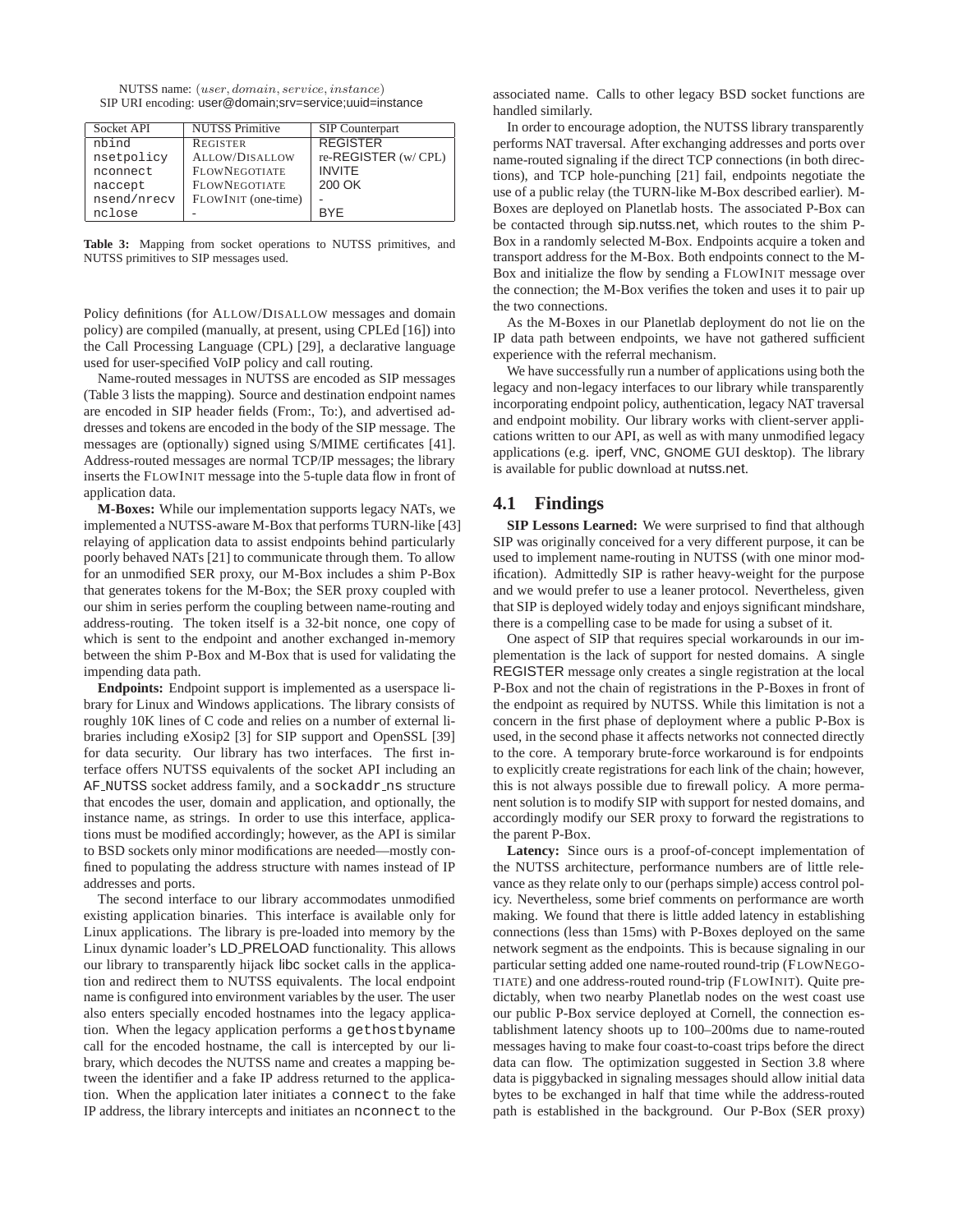can route approximately 1200 name-routed messages per second on contemporary hardware (∼1050 with challenge-response authentication enabled). A single such P-Box can handle moderate sized sites, but load-balancers will be needed for large sites.

In real-world settings, interaction with multi-homing, complex access control policy, mid-flow reconfigurations, and mobility will make signaling more heavy-weight.

# **5. RELATED WORK**

Several other Internet architectures have been proposed that wean away from 5-tuple addressing. TRIAD [20], IPNL [15], HIP [35], SHIM6 [38] and i3 [49] route datagrams based on URLs, FQDNs, host keys, hashes and flat identifiers respectively; these approaches advocate end-only control and require protocol-stack modifications at endhosts and middleboxes. NUTSS advocates control shared by both the end and the middle and uses a separate name-routed signaling phase that is strongly coupled to existing address-routed stacks. GMPLS [31], which doesn't involve endpoints, uses IP for "name"-routed signaling to negotiate the layer-2 path. Selnet [52], Plutarch [10], AVES [36], Metanet [60], SIP [44], UIA [13], and DONA [28] all involve the middle in resolving endpoint names to realm-specific addresses and routes. In order to provide complete end-middle-end connectivity, however, we believe the middle must play a yet larger role in blocking unwanted flows, and instantiating the address-routed path.

When it comes to blocking unwanted flows, one weakness of the E2E security model as mentioned is that not everyone who has a stake in security is empowered to provide that security. In this model, the middle has little say in what flows are allowed and must rely completely on the endpoints for the protection of the network itself. In select scenarios, in an enterprise for example, the IT department can enforce this control over the ends through software update and configuration management tools like Marimba [6]. In other cases, such as with DoA [58], endpoints can explicitly invoke security services provided by the middle. Such solutions, however, do not protect against malicious or compromised endpoints that may preempt the IT department's control and abuse the network.

An alternate solution is where the middle exerts direct control on flows with the help of a middlebox on the address-routed path. While middleboxes protect the network against uncooperative endpoints, they face the aforementioned problems which we repeat here: firewalls must infer malice based largely on the 5-tuple and costly deep packet inspection, D-WARD [34] infers malice based on deviations from a "normal traffic model", NATs protect only against drive-by intrusions from the outside, and VPNs cannot authenticate remote endpoints that are not VPN members. Ultimately, such middle-only approaches that cannot explicitly negotiate the intent of the endpoint rely on heuristics, which potentially block unmalicious flows.

When it comes to establishing the address-routed path, protocols such as UPnP [33] and Midcom [48] allow the endpoint to create state in the middle. A limitation in these approaches, however, is that the middle cannot participate in flow negotiation either to enforce network policy or to indicate whether the address-routed path and protocol stack chosen by the endpoints is even possible. Session Border Controllers [24] combine name-routing and addressrouting in one box, but do so without endpoint knowledge or consent creating authentication and authorization hurdles.

## **6. SUMMARY AND FUTURE WORK**

In this paper, we propose NUTSS, a name-based "end-middleend" approach to establishing network flows through middleboxes like NATs and firewalls that takes into account policies of the ends and the middle. NUTSS is unique in that it couples both off-path and on-path signaling in order to overcome the weaknesses of either. NUTSS has an incentivized incremental deployment path, and enables a number of important features, including mobility, multi-homing, NAT traversal, negotiation of different network layers, multicast, and anycast.

Although this paper shows NUTSS to be a promising approach, the devil is in the details. Our partial proof-of-concept implementation notwithstanding, the most important next steps are to gain experience with NUTSS and to do more security analysis. Towards this end, we hope that the NAT traversal features of our implementation may serve as a "killer app" to drive deployment and experimentation.

Beyond this, there are a number of interesting research directions that we hope to explore. Due to lack of space, we only briefly list them here. Foremost among these is to explore the use of selfcertifying identifiers with NUTSS, as discussed in Section 3.8. Another is the use of an alternative to DNS in the core, for instance a DHT or gossip protocol, as a means of name-based routing between contact P-boxes, in particular to avoid latencies associated with the DNS lookup. Finally, NUTSS appears to be a promising basis for advanced services at the sockets API such as Quality of Service, auditing and billing, publish-subscribe, and store-andforward service for intermittently connected devices, for instance in DTNs [12].

## **Acknowledgemnts**

The authors would like to thank David Wetherall (our shepherd), Melinda Shore, Scott Brim, Mark Baugher, and our anonymous reviewers for valuable comments and discussion on earlier versions of this document. Ariel Rabkin and Tyler Steele contributed to the NUTSS library.

## **7. REFERENCES**

- [1] AKAMAI TECHNOLOGIES, INC. Akamai: How it works.
- [2] ANDERSEN, D. Mayday: Distributed filtering for internet services. In *Proceedings of the USITS '03* (Seattle, WA, Mar. 2003).
- [3] ANTISIP SARL. The eXtended osip library.
- [4] ARGYRAKI, K., AND CHERITON, D. R. Active Internet Traffic Filtering: Real-Time Response to Denial-of-Service Attacks. In *Proceedings of the 2005 USENIX Annual Technical Conference* (Anaheim, CA, Apr. 2005).
- [5] BALLANI, H., CHAWATHE, Y., RATNASAMY, S., ROSCOE, T., AND SHENKER, S. Off by Default! In *Proceedings of the HotNets'05* (College Park, MD, Nov. 2005).
- [6] BMC SOFTWARE. Marimba Product Line.
- [7] CALHOUN, P. R., LOUGHNEY, J., ARKKO, J., GUTTMAN, E., AND ZORN, G. RFC 3588: Diameter Base Protocol, Sept. 2003.
- [8] CISCO SYSTEMS, I. *Cisco IOS Security Configuration Guide (Release 12.4)*. Cisco Press, 2006, ch. Access Control Lists: Overview and Guidelines, pp. 429–436.
- [9] CISCO SYSTEMS, I. *Cisco IOS Security Configuration Guide (Release 12.4)*. Cisco Press, 2006, ch. Firewall Support for SIP, pp. 587–600.
- [10] CROWCROFT, J., HAND, S., MORTIER, R., ROSCOE, T., AND WARFIELD, A. Plutarch: An Argument for Network Pluralism. In *Proceedings of the SIGCOMM '03 Workshops* (Karlsruhe, Germany, Aug. 2003).
- [11] (ED.), R. B., ZHANG, L., BERSON, S., HERZOG, S., AND JAMIN, S. RFC 2205: Resource ReSerVation Protocol (RSVP), Sept. 1997.
- [12] FALL, K. A Delay-Tolerant Network Architecture for Challenged Internets. In *Proceedings of SIGCOMM '03* (Karlsruhe, Germany, Aug. 2003).
- [13] FORD, B., STRAUSS, J., LESNIEWSKI-LAAS, C., RHEA, S., KAASHOEK, F., AND MORRIS, R. Persistent Personal Names for